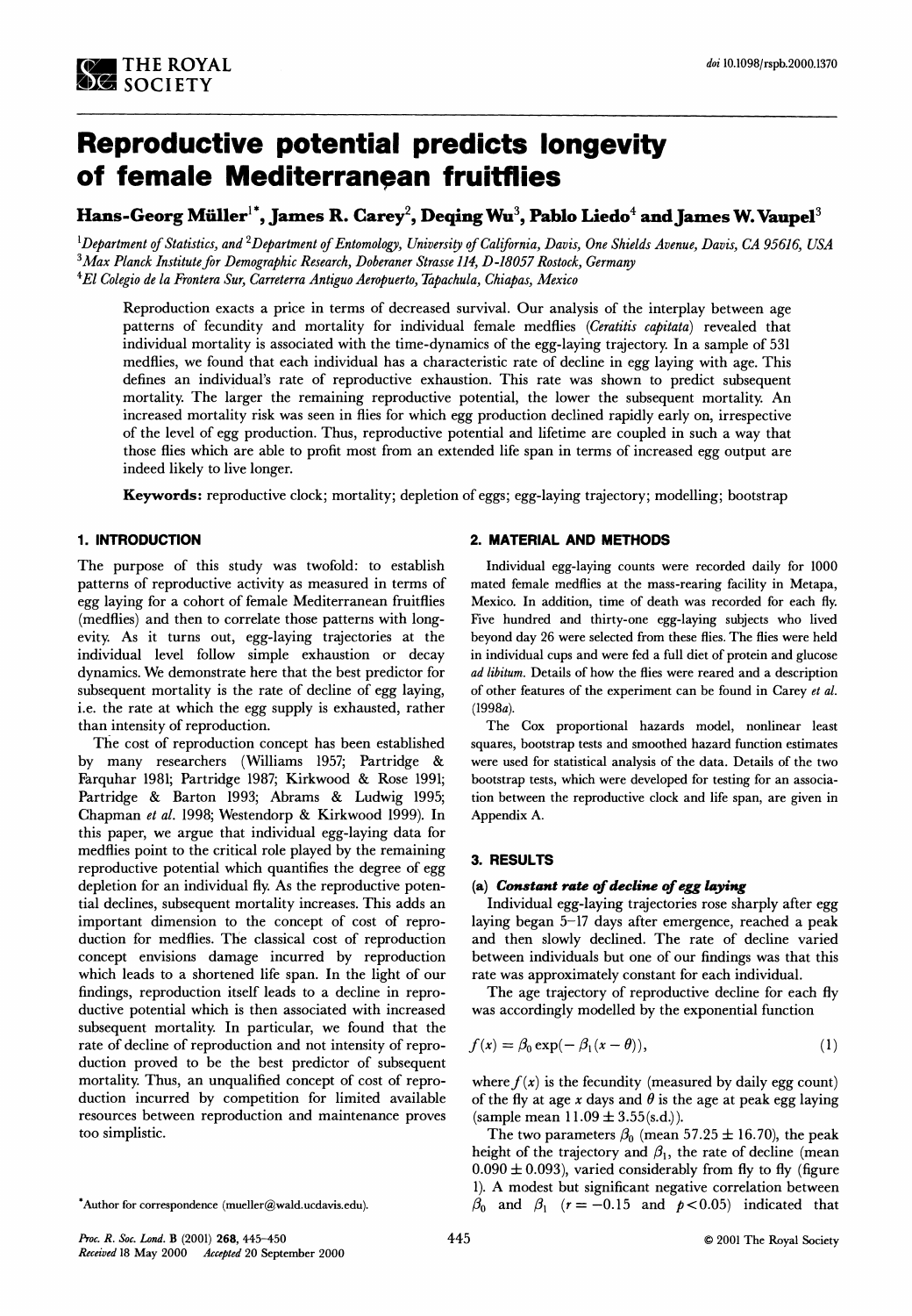

**60- fecundity tends to decline more slowly for flies with higher peak fecundity. We found that the protracted - decline in egg laying after the initial sharp rise was**   $45$  **b**<sub>2</sub>  $\mu$ <sub>2</sub>  $\beta$ <sub>0</sub>=46.96 **reasonably well predicted by the exponential model (figure 1).** 

 $\beta_1 = 0.039$  A consequence of these simple egg-laying dynamics was that, for any age  $x$ , we could predict the fraction of **30 \ remaining eggs relative to the total number of eggs by** 

$$
\pi(x) = \int_{x}^{\infty} f(s) \, ds \bigg/ \int_{\theta}^{\infty} f(s) \, ds = \exp(-\beta_1(x-\theta)).
$$
\n(2)

This function, with values declining from 1 to 0 as the fly **0 . , . , . , . , . , . , ages, provides a simple measure of reproductivexhaustion at age x in terms of remaining (relative) reproductive**   $\begin{bmatrix} 60 \\ 1 \end{bmatrix}$   $\begin{bmatrix} 40 \\ 0 \end{bmatrix}$   $\begin{bmatrix} 60 \\ 0 \end{bmatrix}$   $\begin{bmatrix} 60 \\ 0 \end{bmatrix}$   $\begin{bmatrix} 60 \\ 0 \end{bmatrix}$   $\begin{bmatrix} 60 \\ 0 \end{bmatrix}$   $\begin{bmatrix} 60 \\ 0 \end{bmatrix}$   $\begin{bmatrix} 60 \\ 0 \end{bmatrix}$   $\begin{bmatrix} 60 \\ 0 \end{bmatrix}$   $\begin{bmatrix} 60 \\ 0 \end{bmatrix}$   $\begin{bmatrix} 60 \\$ **reproductive clock, which advances at a speed determined**  $\beta_1 = 0.064$ by the rate of decline  $\beta_1$ .

# **\ ,\J \_ 009 (b) Association between mortalityand exhaustion**

**of reproductive potential**<br>
In our experiment the likelihood<br>
as the fly's reproductive potent<br>
reproductive clock advanced. T  $\begin{array}{c|c|c|c|c|c|c|c|c} \hline \searrow & \nearrow & \quad & \downarrow & \frac{1}{2} & \text{In our experiment the likelihood that a fly died increased} \ \hline \end{array}$ **.i / | as the fly's reproductive potential was exhausted and the \*** *P P P P P P s E <i>P P P P P P P P P P P P P P P <i>P P P P P P <i>P P P P P P P <i>P* between mortality and exhaustion of reproductive poten-**15 - \* / tial was our main result. It leads to a new perspective on / the relationship between reproduction and longevity.** 

(b)  $\left\langle \begin{array}{ccc} 1 & 1 \end{array} \right\rangle$  **. The association between remaining reproductive** notential and longevity was established in three different 0.03 ways. The first was a bootstrap test using randomly  $\beta_0$   $\beta_0$  = 56.99  $\beta_0$  <sup>0.12</sup> resampled lifetimes and quantifying the number of eggs  $\beta_0 = 0.052$  **that would have been produced under a random exchange of lifetimes. The idea was that if there was no \ ,8 = 0.052 1 \_ exchange of lifetimes. The idea was that, if there was no**   $45$   $X = 37$   $X = 37$  **association between reproductive potential and life span, a random exchange of lifetimes would not alter the total** 

<sup>0.09</sup><br> **a** random exchange of methics would not alter the total mumber of eggs produced by all flies in the sample.<br>
The second analysis provided a similar quanti<br>
of the total number of eggs laid if flies in ra<br>
formed p **" . / < The second analysis provided a similar quantification**   $30$   $\uparrow$   $\uparrow$   $\uparrow$   $\uparrow$   $\uparrow$   $\uparrow$   $\uparrow$  of the total number of eggs laid if flies in randomly formed pairs exchanged lifetimes. Again, if there was no 0.06 association the number of eggs would remain unaffected **1S - /-. by such an exchange. The third analysis provided for a**  direct prediction of subsequent mortality of an individual **(c) / fly, based on a hazard regression model and using repro**  *ductive potential as a predictor variable.***<br>
Obviously fecundity and mortaling** 

 $\begin{array}{ccc} 60 \\ \hline \end{array}$   $\begin{array}{ccc} 60 \\ \hline \end{array}$   $\begin{array}{ccc} 60 \\ \hline \end{array}$   $\begin{array}{ccc} 60 \\ \hline \end{array}$   $\begin{array}{ccc} 60 \\ \hline \end{array}$   $\begin{array}{ccc} 60 \\ \hline \end{array}$   $\begin{array}{ccc} 60 \\ \hline \end{array}$   $\begin{array}{ccc} 60 \\ \hline \end{array}$   $\begin{array}{ccc} 60 \\ \hline \end{array}$   $\begin{array}{ccc} 60 \\ \hline \end{array}$  mortality increases. Hence, in order to prevent confounding effects from this association, we fitted the  $\beta_1 = 0.041$   $\beta_2 = 54$   $\beta_3 = 54$   $\beta_4 = 0.041$   $\beta_5 = 54$   $\beta_6 = 0.041$   $\beta_7 = 54$   $\beta_8 = 54$   $\beta_9 = 0.041$   $\beta_1 = 0.041$   $\beta_2 = 54$   $\beta_3 = 0.041$   $\beta_7 = 0.041$   $\beta_8 = 0.041$   $\beta_9 = 0.041$   $\beta_1 = 0.041$   $\beta_2 = 0.041$   $X = 54$   $X = 54$  longevity was measured as remaining lifetime after day 25. Thus, the fitted trajectories of fecundity were predicted

Figure 1. Trajectories of fecundity and mortality. The 0.06 <sup> $\overline{ }$ </sup> trajectories of fecundity are fitted to data from the peak to day 25 (red solid line) by nonlinear least squares and indicated by  $X$ . (a) Trajectory fitted to average counts of (d) **.**  $\int$  .  $\int$  .  $\int$   $\int$   $\int$  daily eggs for the sample of 531 medflies. Daily egg counts, **1007<sup>2</sup>, individual based function (mean) for a fluxiish life**  $\frac{1007}{2}$  $\frac{0}{10}$  10 20 30 40 50 60<sup>0.03</sup> 1997a) individual hazard function (green) for a fly with life day span at (b) the 10% quantile, (c) the 50% quantile, and (d) the 90% quantile.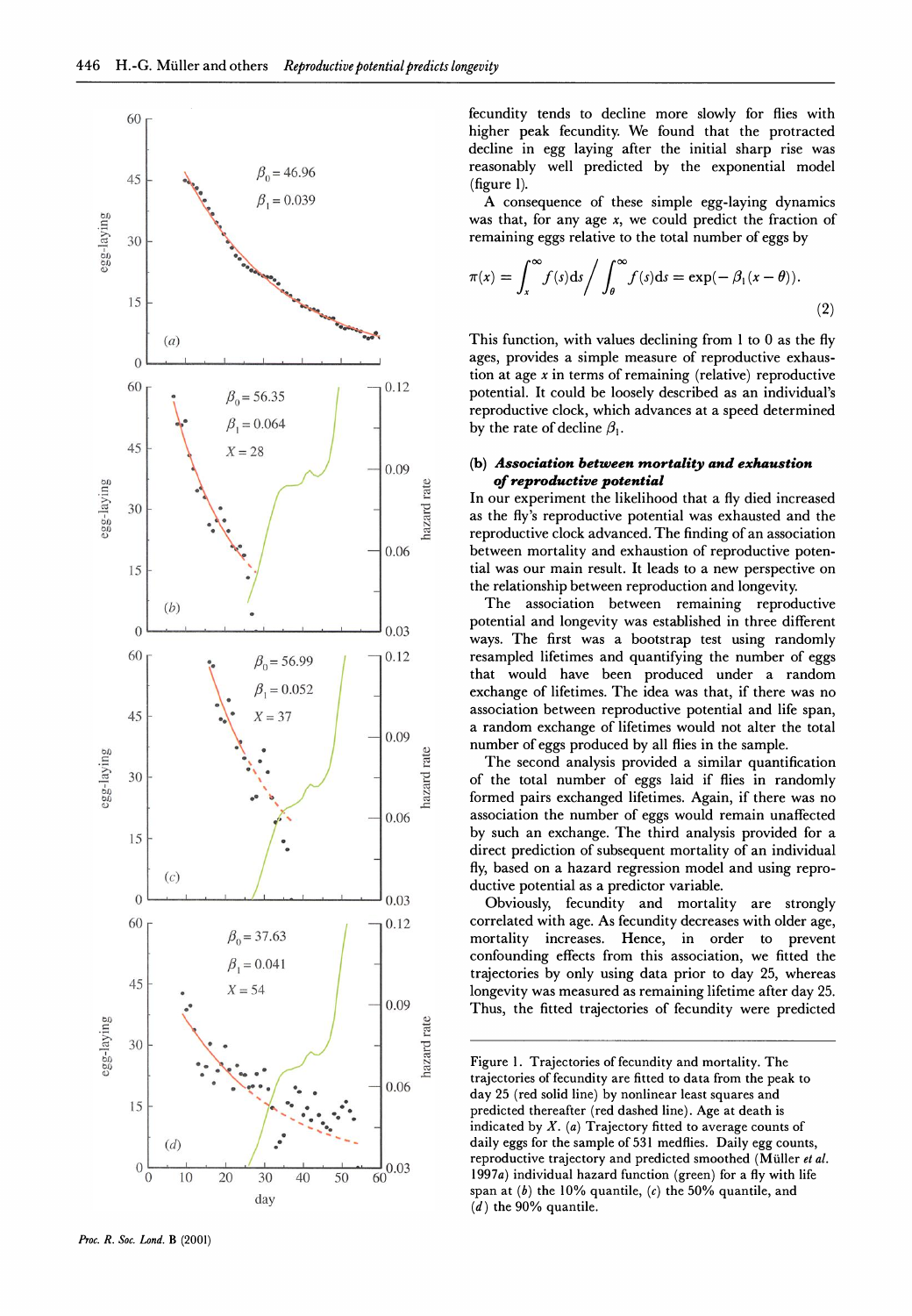

**Figure 2. Lifetime and proportion of eggs left. All 531 flies are ordered aeeording to life span, whieh defines the length of the coloured horizontal bar for eaeh fly. Taken together, the bars provide the empirical survival function. The colours within each**  bar indicate the remaining relative reproductive potential  $\pi(x)$ . The initial phase (green) marks the time elapsed between eclosion and peak reproduction. Flies with the same lifetime are ordered according to remaining reproductive potential.

**after age 25 days based on the above model. This guaranteed that the fitted trajectories were not influenced by a fly's life span and allowed bona fide predictions of subsequent mortality.** 

# **(c) Confirming the association between reproductive potential and longevity via the bootstrap**

**Suppose that, instead of dying at the actually observed age at death X, each fly was assigned a new life span of X\* chosen at random from the sample of 531 observed life spans. If longevity and reproductive clock or, equivalently, remaining reproductive potential at death are linked, then this random reassignment should tend to increase the remaining reproductive potential at death on**  average (measured by the average value of  $\pi(X^*)$ ).

**The null hypothesis that no such change occurs corresponds to no link between reproductive potential and lifetime. Using the bootstrap method (Efron & Tibshirani 1993; Manly 1997), we devised a bootstrap test for this null hypothesis (see Appendix A for details). This bootstrap test provided strong evidence against the null**  hypothesis of no link ( $p = 0.0004$ ) and in favour of the **alternative that the occurrence of death becomes ever**  **more likely as the reproductive potential of a fly is exhausted.** 

# **(d) Graphical confirmation of the association via the event history diagram**

**The result for the association between reproductive clock and lifetime is illustrated by an event-history diagram (figure 2). The event history diagram (Carey et al. 1998b) is based on fitting exponential trajectories to egg laying over the entire life span.** 

**This diagram demonstrates graphically that there will be a loss in actual eggs when lifetimes are randomly rearranged. The event-history diagram demonstrates the close relationship between reproductive potential and life span for all 531 flies. For example, almost half of the flies (262 out of 531) died with fewer than 20% of their eggs left (yellow zones indicating an advanced state of the reproductive clock) and 91% (482 out of 531) died with fewer than 50% of their eggs left (blue zones). Thus, early death is less likely in the presence of a large remaining reproductive potential and random reassignment of lifetimes will tend to increase remaining reproductive potential at death.**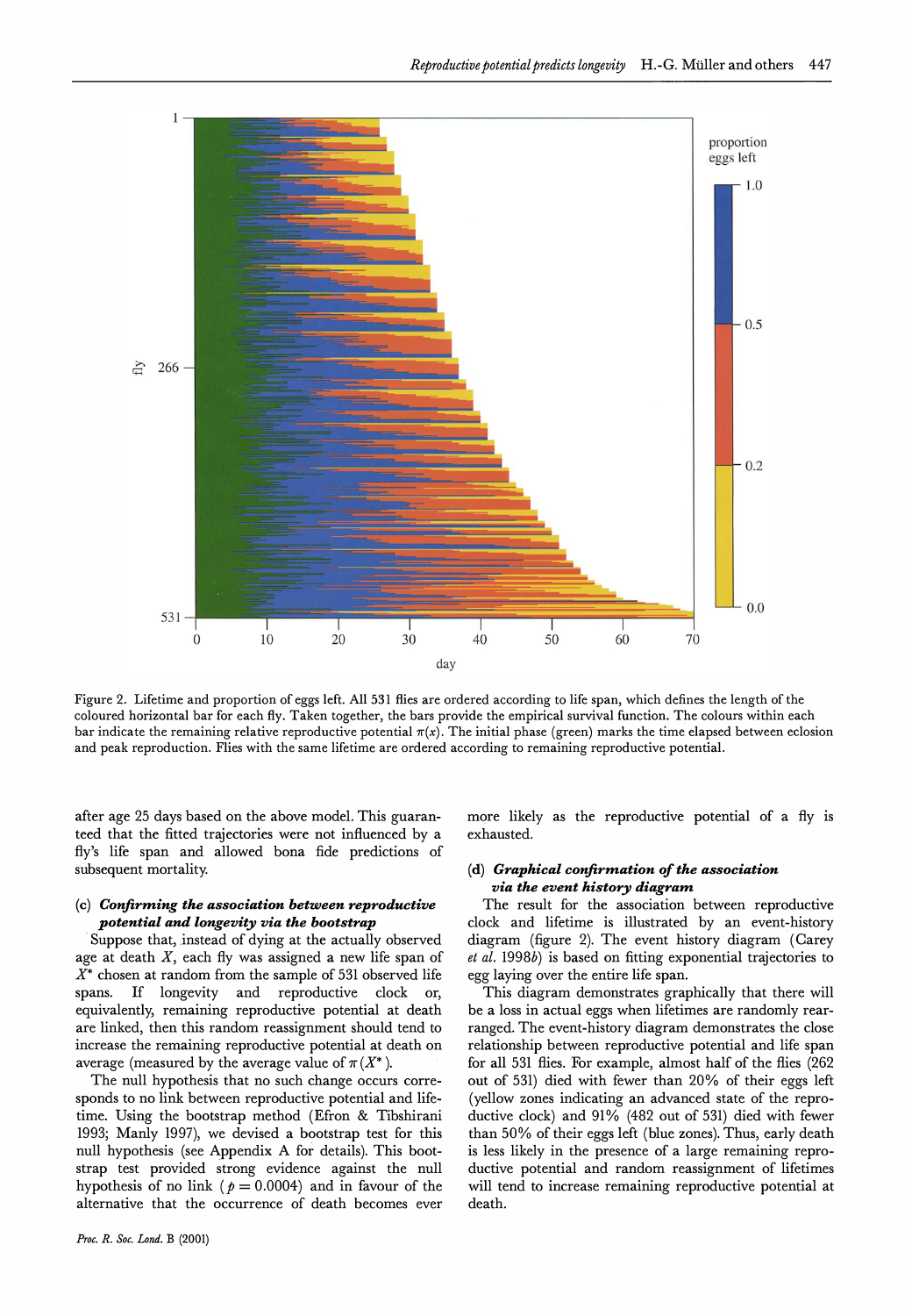**As flies in the upper half of the graph with relatively short life spans are likely to be assigned increased life spans in a random reshuffling of life spans, not much will be achieved for these flies in terms of additional egg laying due to the near exhaustion of their egg-laying potential. The same reshuffling probably includes the random assignment of shorter life spans to the relatively long-lived flies in the lower half of the graph. Their death will then occur while they are still in the blue or red zones with sizeable remaining egg-laying potential. Their lifetime output in eggs will therefore decline sharply. These losses in terms of eggs not laid relative to egglaying potential will dominate the, at best, meagre gains the flies in the upper half might achieve. The net result is therefore a decrease in the conversion of egg-laying potential into actual eggs on average.** 

# (e) Exchanging lifetimes between flies in randomly selected pairs: a thought experiment

**In another thought experiment, we assume that flies are randomly grouped into pairs and that, for each pair, life spans are exchanged but reproductive clocks and fecundity trajectories are not. Testing the null hypothesis**  of no change in the average value of  $\pi$  at death against **the alternative of an increase in this value, we found that an exchange of life spans is detrimental to the flies' total**  egg-laying output ( $p = 0.00002$ ). The details of this **bootstrap test are given in Appendix A.** 

**For example, for the pair of flies whose egg-laying data are shown in figure lb,c, their average remaining egglaying potential at death (corresponding to eggs not laid) would increase by 4.8% under life span exchange. Their predicted combined output in terms of eggs would decline by ca. 130 eggs, a loss of 9.6%, as the longer-lived fly of figure lb would lose more in egg output than the shorterlived fly of figure lc would gain as a consequence of the hypothetical exchange of lifetimes.** 

#### **(f)** Predicting subsequent mortality from early **patterns of egg laying**

**We fitted a Cox proportional hazards model for**  mortality after day 25 with the function  $\pi$  as a time**varying predictor and obtained a highly significant**   $(p<0.001)$  relative risk function of  $exp(-1.37\pi(x))$ **(Cox 1972; Andersen et al. 1993). Flies with only 5°/0 of their egg-laying potential left are 3.42 times as likely to die as flies with 95% of their potential remaining and 1.85 times as likely to die as flies with 50% left. Using the predicted mortality for days 26-30 to form low-, medium- and high-risk groups of 177 flies each, we found observed death rates of 14 out of 177, 26 out of 177 and 61**  out of 177, respectively  $(p<0.005)$ . This demonstrated a **highly significant prediction of subsequent mortality from early reproductive patterns based solely on the rate of exhaustion of reproductive potential.** 

**In accordance with other medfly experiments (Muller et al. 1997b), hazard rates rose rapidly, reached a shoulder**  and then rose further (figure  $1b-d$ ). It is noteworthy that the hazard regression model with  $\pi$  as a predictor of **mortality was better than alternative models according to the Akaike (1973) information criterion (see Appendix A) and also in terms of prediction error. Therefore, it appears that the remaining egg-laying potential function** 

**Proc. R. Soc. Lond. B (2001)** 

 $\pi$  was indeed providing the link with longevity. It is thus the dynamic features of egg laying and not the absolute **number of eggs laid that matters.** 

# **4. DISCUSSION**

**A substantial body of theoretical and experimental research on the costs of reproduction (Partridge & Farquhar 1981) and on reproductive determinism (Maynard Smith 1958; Minchella & Loverde 1981; Bell 1984; Bell & Koufopanou 1986; Carey et al. 1986) has shown that reproduction can decrease survival and that exhaustion of reproductive capacity plays a role in ageing. Our findings point to a fundamental link between reproductive dynamics and survival. Recently, a'delayed wave of death' following reproduction was reported (Sgro & Partridge l999) and, while this finding reinforces the concept of a reproductive clock, our findings do not support the idea that there is a direct cost of reproduction. The link between mortality and reproduction is carried by the dynamics of reproduction and not by the absolute magnitude of reproduction, as measured in the number of eggs produced. For example, a high reproduction rate with slowly declining reproductive potential is associated with a longer life span according to our findings. In contrast, the classical cost-of-reproduction hypothesis would associate high reproduction rates with shortened life spans.** 

In particular, our analysis provides a detailed descrip**tion of the nature of the linkage between the dynamics of the reproductive trajectory and subsequent mortality. We established the primacy of the rate of reproductive decline over absolute levels of reproduction regarding this link. It is quite amazing that, based solely on knowledge of early reproductive patterns, our approach allows a reasonable prediction of the increase in subsequent death rates at the level of the individual. A possible interpretation of this finding is that the rate of reproductive decline is a good indicator of the speed of ageing of an organism. In this sense, the reproductive clock is synchronized with an individual's biological age as contrasted to chronological age.** 

**Reproductive decline thus serves as an indicator of not only reproductive exhaustion and gonadal ageing, but also of senescence. Individual medflies experience agespecific fecundity and mortality trajectories that are linked in such a way that flies are generally enabled to lay most of their potential eggs before death. Flies that rapidly exhaust their egg-laying potential tend to die early, while flies that experience slowly declining egglaying trajectories live longer. These flies have a more slowly advancing reproductive clock and their increased longevity coupled with higher levels of daily egg laying leads to an abundance of eggs as compared with flies with a faster advancing reproductive clock who tend to live shorter lives with rapidly declining daily egg-laying yields. It is tempting to classify individuals into groups displaying various degrees of 'vitality' or 'frailty', which expresses itself in both longevity and level of reproductive . . actlvlty.** 

**The pace of an individual's reproductive exhaustion and a fly's survival chances may be jointly determined by pleiotropic genetic factors. It is also possible that**  both egg-laying and mortality patterns are affected by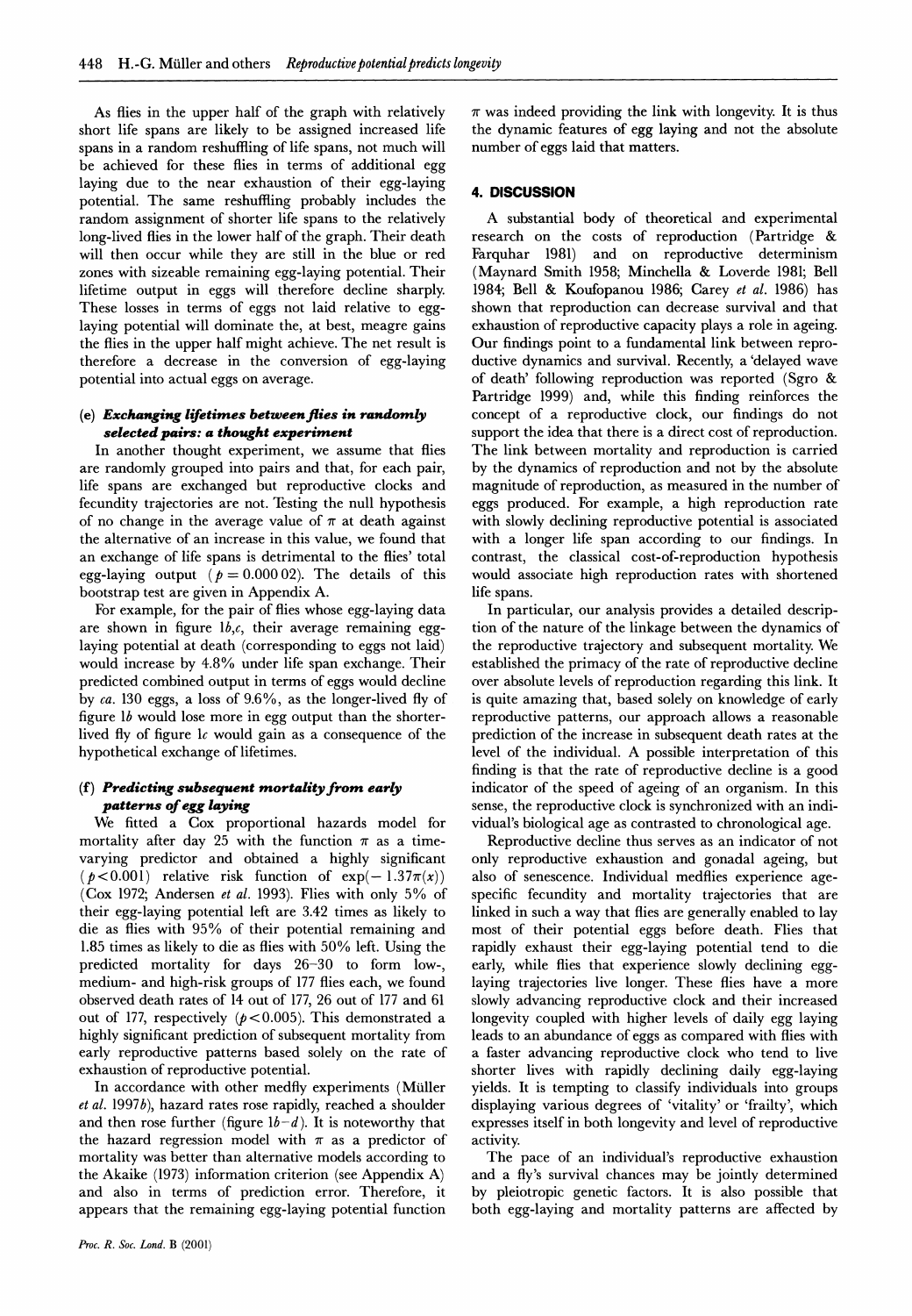**micro-environmental conditions early in life, conveying physiological strength or frailty (Giesel 1976; Wagner & Altenberg 1996).** 

**Such phenotypic adaptability is plausible as this link enables a fly to produce more offispring on average and because experiments have shown that, depending on whether conditions are favourable for reproduction,**  medflies can switch between radically different egg-laying **and mortality trajectories (Vaupel et al. 1998).** 

# **APPENDIX A: STATISTICAL METHODS**

#### **(a) Bootstrap test via resampling from lifetimes**

**We constructed a bootstrap sample of size 531 by sampling randomly with replacement from the observed 531 lifetimes. The bootstrap sample of lifetimes**  was denoted by  $X_i^*$ ,  $i = 1, \ldots, 531$ . Then we recorded  $Q = (1/531) \sum_{i=1}^{531} \pi_i(X_i^*)$ . In order to obtain  $\pi_i$ , the fitted parameters  $\beta_0$  and  $\beta_1$  for the *i*th fly were used and the *i*th bootstrap sample lifetime  $X_i^*$  was inserted as the **argument. Thus, for each of the 531 flies, the remaining reproductive potential was calculated for an assumed lifetime X\*, which was determined according to the bootstrap sample. The bootstrap sampling process was repeated 50000 times and the empirical distribution of the 50 000 values of Q thus obtained defined the quantile of the observed average remaining potential**   $\pi_{obs} = (1/531)$   $\sum_{i=1}^{331} \pi_i(X_i)$ , within this distribution,  $X_i$ **being the actually observed 531 lifetimes. This quantile**  and, thus, the *p*-value was 0.0008.

### **(b) Bootstrap test via exchanging lifetimes**   $\boldsymbol{\mathit{i}}$ n random pairs

**We constructed bootstrap samples consisting of 265 randomly selected pairs of flies by sampling with replacement from a randomly constructed partition of the flies into 265 distinct pairs. For each bootstrap sample we computed the average difference in remaining reproductive potentials when the flies in each of the pairs**  exchanged their lifetimes, i.e.  $X_{i,1}$ ,  $X_{i,2}$ , while retaining their reproductive dynamics  $\pi_{i,1}(x)$ ,  $\pi_{i,2}(x)$ :

$$
D^* = \frac{1}{265} \sum_{i=1}^{265} \left( [\pi_{i,1}(X_{i,2}) + \pi_{i,2}(X_{i,1})] - [\pi_{i,1}(X_{i,1}) + \pi_{i,2}(X_{i,2})] \right).
$$
\n(A1)

**The relevant quantile and, thus, the p-value is the quantile of zero within the empirical distribution of D\* from 100000 bootstrap samples and it was found to be 0.000 02.** 

#### (c) **Akaike (1973) information criterion**

**This criterion (Akaike 1973; Klein & Moeschberger 1997) can be used for model selection in a Cox proportional hazards model. The selected model minimizes**   $-2 \log L + 2p$ , where L is the partial likelihood and p is **the number of parameters in the model.** 

**This research was supported by the National Science Foundation (H.G.M.), the National Institute of Aging (J.R.C., H.G.M. and J.W.V.**) and the Max Planck Society (H.G.M., D.W. and J.W.V.).

#### **REFERENCES**

- **Abrams, P. & Ludwig, D. 1995 Optimality theory, Gompertz' law and the disposable soma theory of senescence. Evolution 49, 1055-1066.**
- **Akaike, H. 1973 Information theory and an extension of the maximum likelihood principle. In Second International Symposium of Information Theory and Control (ed. E. B. N. Petrov & F. Csaki), pp. 267-281. Budapest: Akademia Kiado.**
- **Andersen, P. K., Borgan, O., Gill, R. D. & Keiding, N. 1993 Statistical methods based on counting processes. New York:**  Springer.
- **Bell, G. 1984 Measuring the cost of reproduction. The correlation structure of the life tables of five freshwater invertebrates.**  Evolution, 38, 300-313.
- Bell, G. & Koufopanou, V. 1986 The cost of reproduction. In **Oxford surveys in evolutionary biology, vol. 3 (ed. R. Dawkins & M. Ridley), pp. 83-131. Oxford University Press.**
- **Carey, J., Krainacker, D. A. & Vargas, R. I. 1986 Life history response of female Mediterranean fruit flies, Ceratitis capitata, to periods of host deprivation. Entomol. Exp. Appl. 42, 159-167.**
- **Carey, J., Liedo, P., Muller, H. G., Wang, J. L. & Chiou, J. M. 1998a Relationship of age patterns of fecundity to mortality, longevity and lifetime reproduction in a large cohort of Mediterranean fruit fly females. 7. Gerontol. A53, B245-B251.**
- **Carey, J., Liedo, P., Muller, H. G. & Wang, J. L. 1998b A simple graphical technique for displaying individual fertility data and cohort survival: case study of 1,000 Mediterranean fruit fly females. Funct. Ecol. 12, 359-363.**
- **Chapman, T., Miyatake, T., Smith, H. & Partridge, L. 1998 Interactions of mating, egg production and death rates in females of the Mediterranean fruit fly, Ceratitis capitata. Proc. R. Soc. Lond. B 265, 1879-1894.**
- **Cox, D. R. 1972 Regression models and lifetables (with discussion). }. R. Statist. Soc. B 34, 187-220.**
- **Efron, B. & Tibshirani, R. J. 1993 An introduction to the bootstrap. London: Chapman & Hall.**
- **Giesel, J. T. 1976 Reproductive strategies as adaptations to life in temporally heterogeneous environments. A. Rev. Ecol. Syst. 7, 57-79.**
- **Kirkwood, T. B. L. & Rose, M. R. 1991 Evolution of senescence:**  late survival sacrificed for reproduction. Phil. Trans. R. Statist. **Soc. Lond. B 332, 15-24.**
- **Klein, J. P. & Moeschberger, M. L. 1997 Survival analysis techniques for censored and truncated data. New York: Spring**
- **Manly, B. F. J. 1997 Randomization, bootstrap and Monte Carlo**  methods in biology. London: Chapman & Hall.
- **Maynard Smith, J. 1958 The effects of temperature and of egglaying on the longevity of Drosophila subobscura. 7. Exp. Biol. 35, 832-842.**
- **Minchella, D. J. & Loverde, P. T. 1981 A cost of increased early**  reproduction in the snail *Biomphalaria glabrata. Am. Nat.* 118, **876-881.**
- **Muller, H. G., Wang, J. L. & Capra, W. B. 1997a From lifetables to hazard rates: the transformation approach. Biometrika 84, 881-892.**
- **Muller, H. G., Wang, J. L., Capra, W. B., Liedo, P. & Carey,J. 1997b Early mortality surge in protein-deprived females causes reversal of male-female life expectancy**  relation in Mediterranean fruit flies. Proc. Natl Acad. Sci. **USA 94, 2762-2765.**
- **Partridge, L. 1987 Is accelerated senescence a cost of reproduction? Funct. Ecol. 1, 317-320.**
- **Partridge, L. & Barton, N. H. 1993 Optimality, mutation and the nature of ageing. Aature 362, 305-311.**